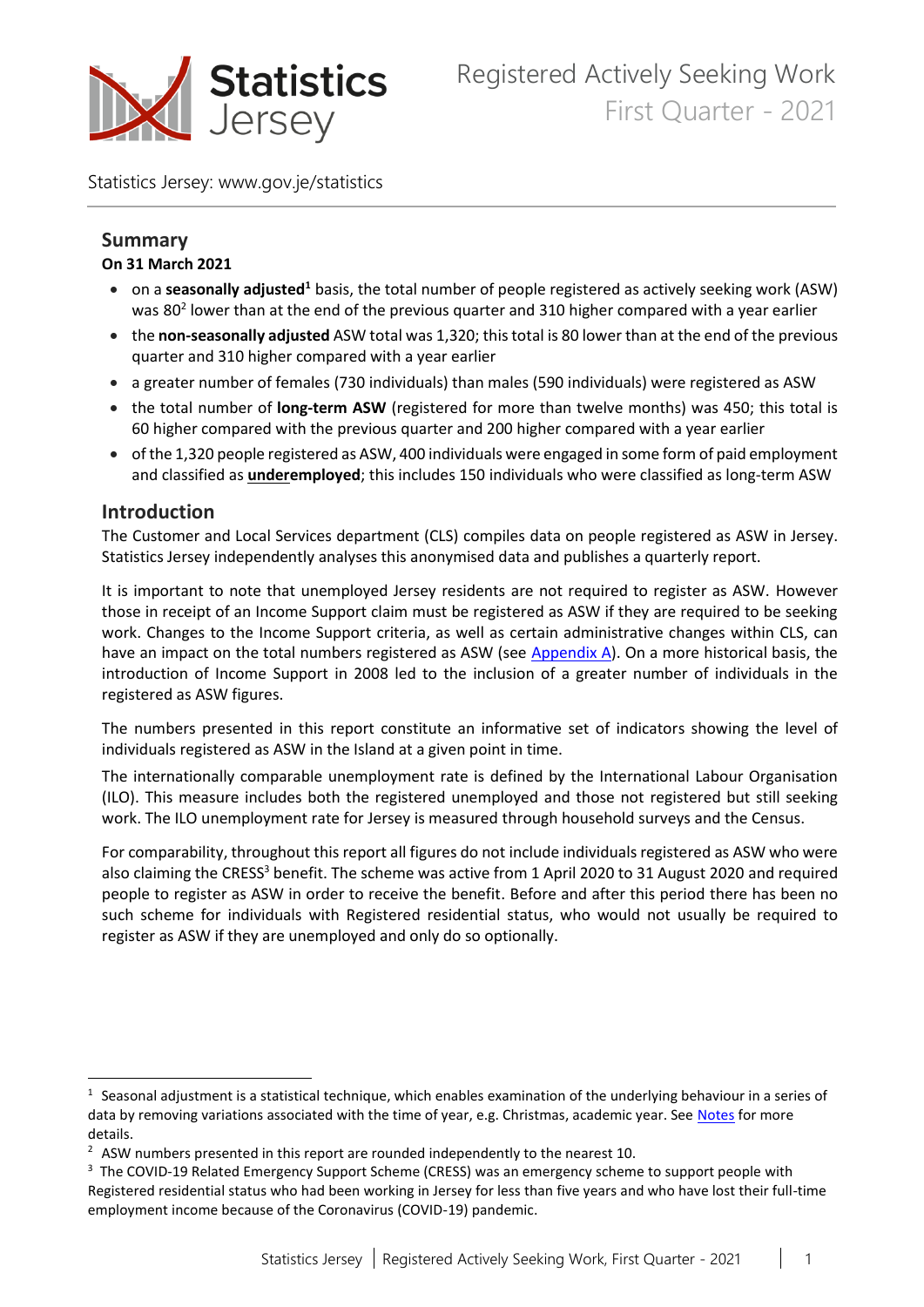

## **Registered Actively Seeking Work**

On 31 March 2021, there were 1,320 people registered as ASW. Figure 1 shows the total number of people registered as ASW at the end of each month since March 2016 (a table of the monthly data is shown in [Appendix B\)](#page-9-0). The total number registered in March 2021 was 80 lower than at the end of the previous quarter (December 2020) and 310 higher than twelve months earlier (March 2020).





The seasonally adjusted series of the total registered as ASW, in which seasonal and calendar effects are removed, is also shown in Figure 1. From this perspective, the total number of people registered as ASW on 31 March 2021 was:

- 80 lower than at the end of the previous quarter, 31 December 2020
- 310 higher than a year earlier, 31 March 2020

In respect of both the seasonally adjusted and non-seasonally adjusted ASW totals, it should be noted, when making comparisons over time, that changes to the Income Support criteria, as well as certain administrative changes within Customer and Local Services, can result in changes in the total number of people being considered as ASW in a particular month.

On 31 March 2021, 88% of individuals registered as ASW (corresponding to 1,160 people) were receiving Income Support<sup>3</sup>. Compared with March 2016, there has been a rise in the percentage of those registered as ASW who are claiming Income Support (rising from 77% in March 2016 to 88% in March 2021).

Table 1 – Number of registered ASW, receiving and not receiving Income Support, March 2016 – March 2021

|                                            | Mar<br>2016 | Mar<br>2017 | Mar<br>2018 | Mar<br>2019 | Mar<br>2020 | Mar<br>2021 |
|--------------------------------------------|-------------|-------------|-------------|-------------|-------------|-------------|
| Individuals receiving Income Support       | 1.060       | 960         | 790         | 760         | 910         | 1,160       |
| Individuals not receiving Income Support   | 320         | 220         | 120         | 80          | 100         | 160         |
| Percentage of ASW receiving Income Support | 77%         | 81%         | 87%         | 90%         | 90%         | 88%         |

<sup>&</sup>lt;sup>3</sup> The total number of adults receiving Income Support and not working will be greater than this figure, as individuals that are claiming Income Support but exempt from registering as ASW (such as individuals claiming LTIA that are above the 50% threshold) are not included.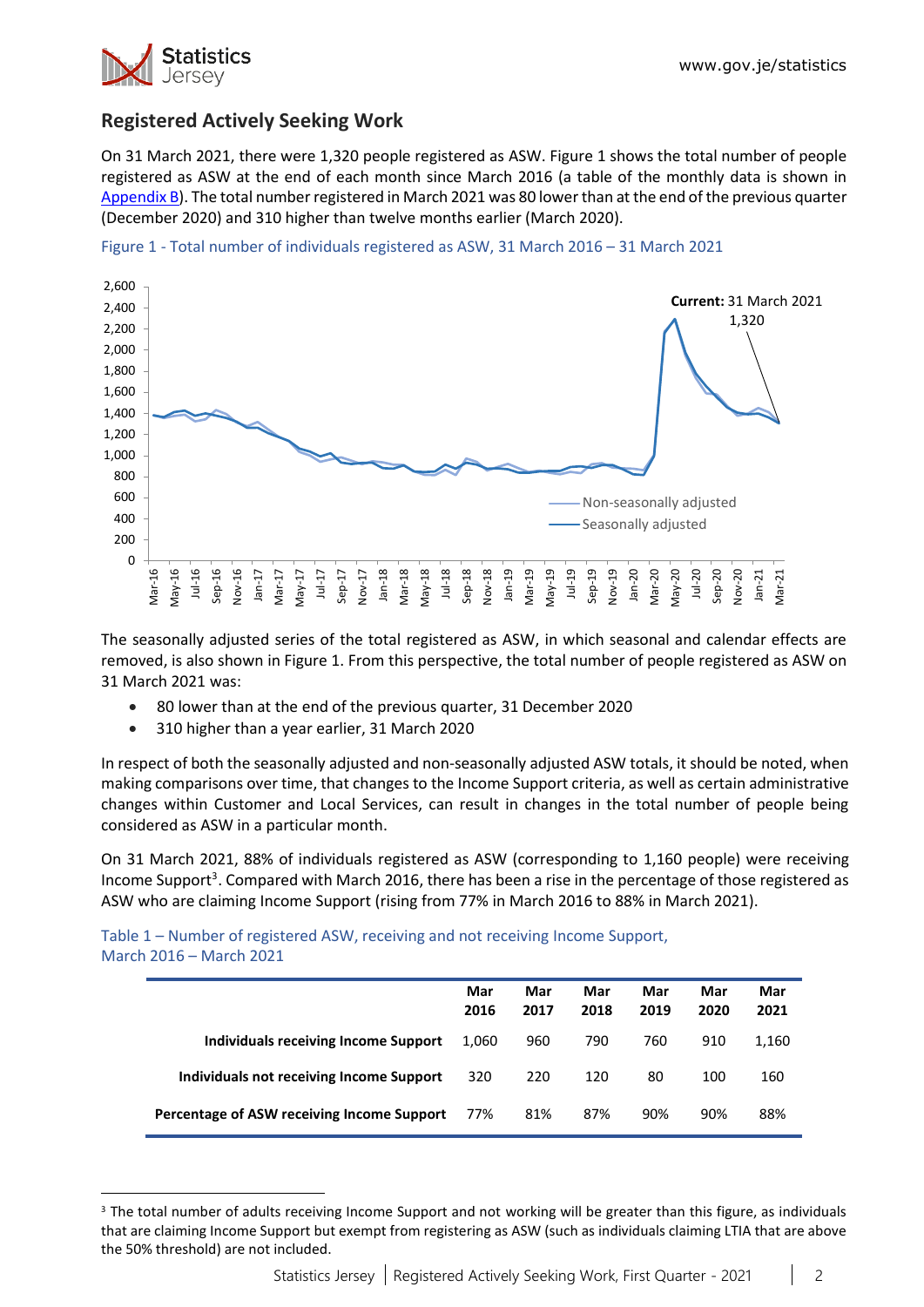

## **Registered ASW by age and sex**

On 31 March 2021, more females (730 individuals) than male (590 individuals) were registered as ASW.



Figure 2 – Age and sex distribution of individuals registered as ASW compared with the proportions in the general population<sup>5</sup>, March 2021

In respect of the breakdown of sex by age group:

- there were more females than males registered in all age groups 25-59 years
- there were more males than females registered in age groups 16-24 and 60-64 years
- the 35-39 age group had the largest difference by sex, with the number of females registered as ASW (90 individuals) being over twice the number of males registered (40 individuals)

Figure 3 shows the numbers registered as ASW by age of individuals in each of the last six months, from October 2020 to March 2021.



Figure 3 – Individuals registered as ASW by age, October 2020 – March 2021

<sup>5</sup> Age and sex proportions at the 2011 Jersey census.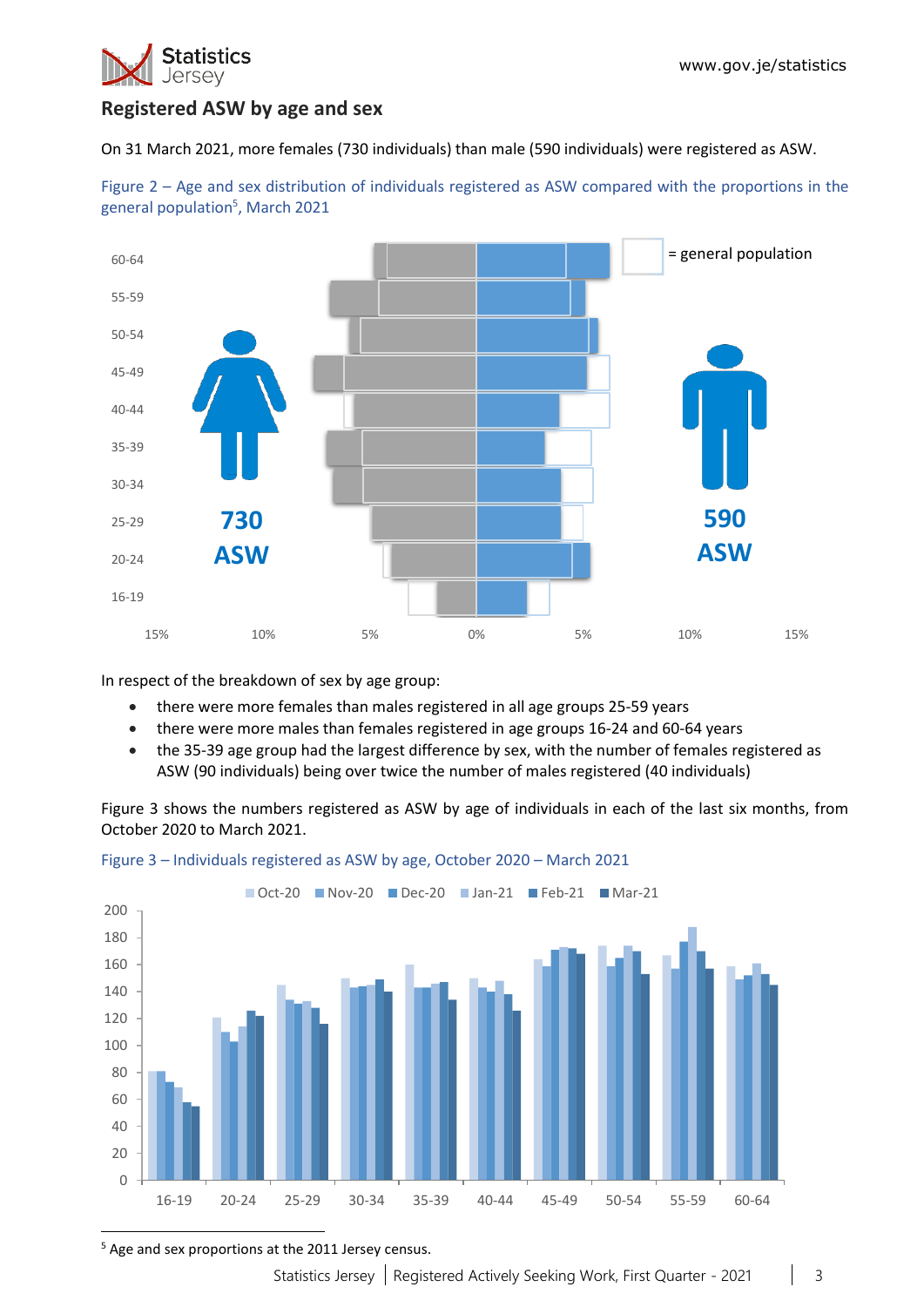

On 31 March 2021, 14% of people registered as ASW were under 25 years of age (180 individuals); 5% were teenagers, aged 16-19 years (60 individuals).

The majority of age groups saw decreases compared with the end of the previous quarter; the 55-59 age group saw the largest decrease, of around 20 individuals. The only age group to see an increase in the number of registered ASW individuals, compared with the previous quarter, was the 20-24 age group, which saw an increase of around 20 individuals.

Figure 4 shows the age distribution for people below 25 years of age who were registered as ASW in the latest six months, from October 2020 to March 2021.



Figure 4 – Individuals under the age of 25 registered as ASW, October 2020 – March 2021

# **Registered ASW by nationality**

On 31 March 2021:

- there were 1,040 individuals of British / Jersey nationality<sup>5</sup> registered as ASW (79% of total); representing a decrease of 60 individuals compared with the end of the previous quarter
- there were 120 individuals of Portuguese / Madeiran nationality registered as ASW (9% of total), a decrease of 20 individuals compared with the previous quarter
- there were 90 individuals from the EU Accession (A10+A2) $<sup>6</sup>$ </sup> nations registered as ASW (7% of total), essentially unchanged compared with the previous quarter

Figure 5 – Individuals registered as ASW by nationality, March 2021



<sup>&</sup>lt;sup>5</sup> Nationality recorded by Customer and Local Services, for the purpose of registering as ASW, is self-reported.

 $6$  The twelve countries which joined ("gained accession to") the European Union in May 2004 (Cyprus, the Czech Republic, Estonia, Hungary, Latvia, Lithuania, Malta, Poland, Slovakia and Slovenia) and February 2007 (Bulgaria and Romania).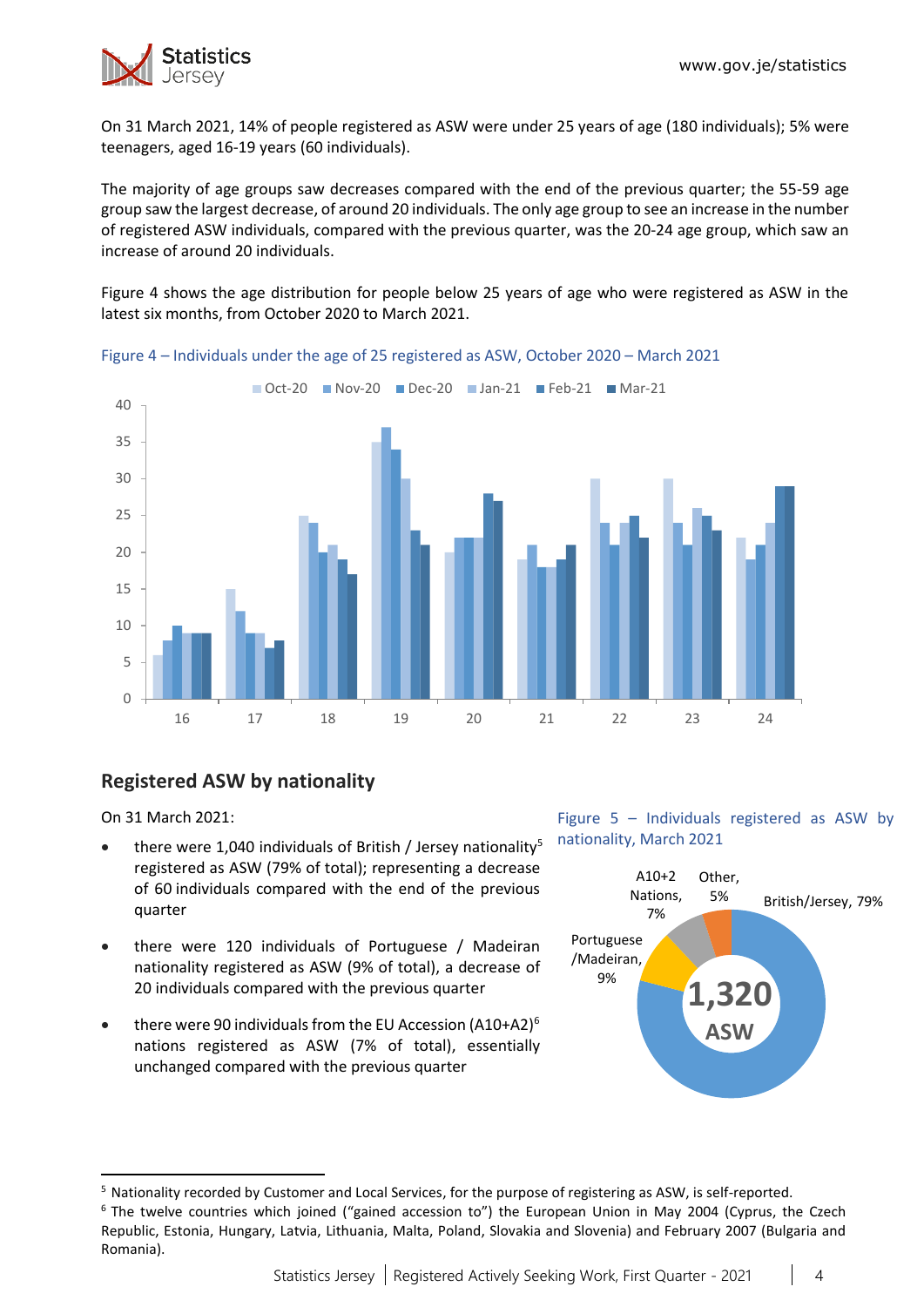

## **Registered ASW duration**

Of the people registered as ASW on 31 March 2021, over one-quarter (26%) had been registered for three months or less - see Figure 6.



Figure 6 – Registered ASW by length of period registered (months), October 2020 – March 2021

The number of new registrations in the first quarter of 2021 (470 people) was 10 lower than that recorded in the previous quarter and was 40 lower than recorded a year earlier (Q1 2020).

### **Long-term Registered ASW**

On 31 March 2021, there were 450 people registered as ASW for more than twelve months, accounting for 34% of total ASW. The latest number of long-term ASW was 60 higher compared with the end of the previous quarter (December 2020) and was 200 higher than a year earlier (March 2020).



Figure 7 – Long-term ASW underemployed and long-term ASW unemployed, March 2016 – March 2021

Of the 450 individuals registered as ASW for more than twelve months, 150 were engaged in some form of paid employment and therefore classified as *underemployed<sup>7</sup>*. Over seven-tenths (72%) of those registered as long-term ASW and engaged in some form of paid employment were female.

<sup>&</sup>lt;sup>7</sup> See [ASW registered underemployment](#page-5-0) – page 7 of this report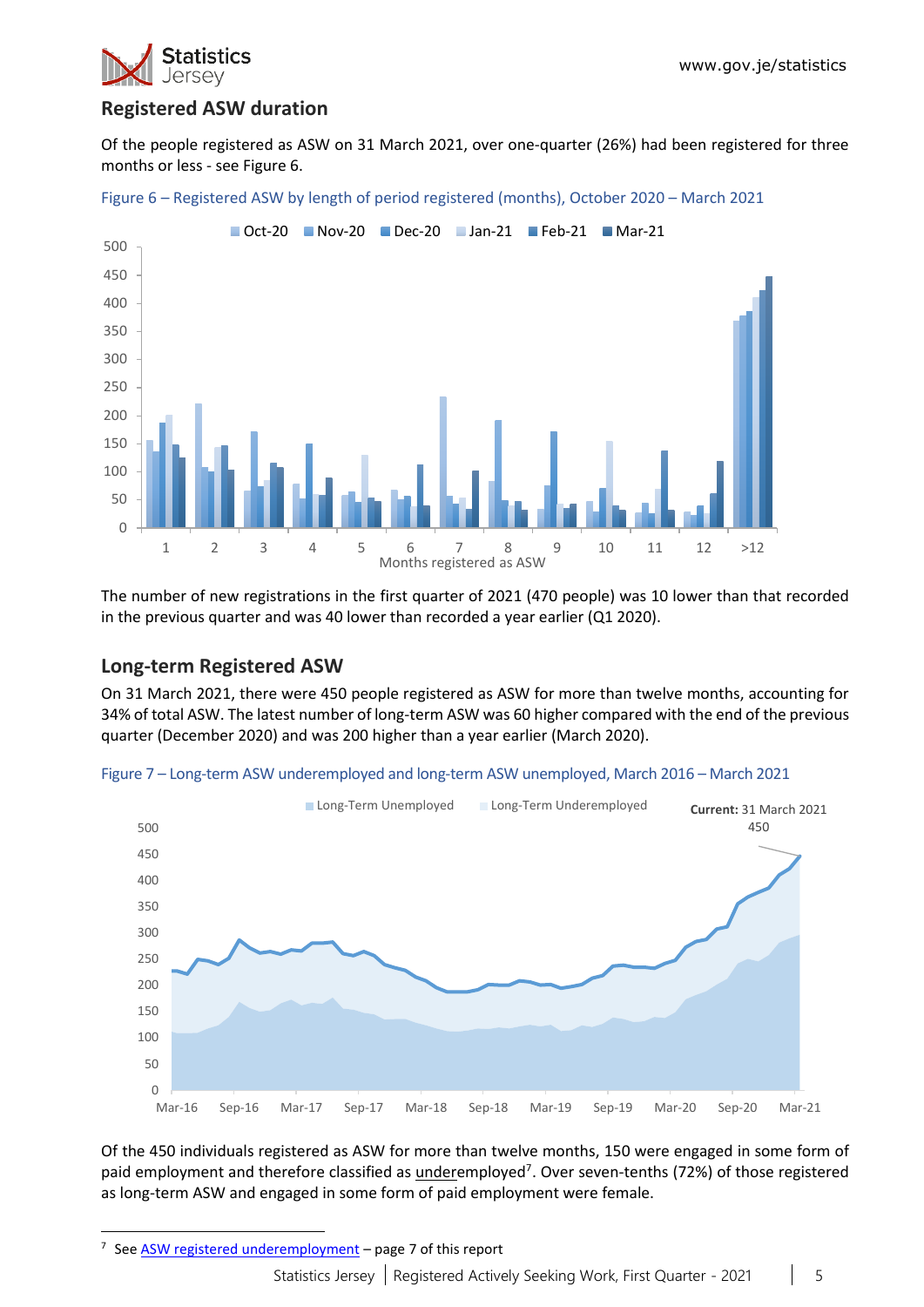

Figure 8 shows the age and sex distribution of the long-term ASW in March 2021.

Figure 8 – Age and sex distribution of individuals registered as long-term ASW compared with the proportions in the general population<sup>8</sup>, March 2021



## **Long Term Incapacity Allowance (LTIA)**

Long Term Incapacity Allowance (LTIA) is a Social Security contributory benefit for individuals who have longterm ill-health or an injury. Individuals claiming LTIA who are below the 50% threshold (se[e Appendix A\)](#page-8-0) are required to register as Actively Seeking Work. On 31 March 2021, almost a quarter (23%) of individuals registered as ASW were claiming LTIA, corresponding to 310 individuals.

Of these 310 individuals, 60 were classified as underemployed meaning they were engaged in some form of paid employment; this number was 10 lower when compared with a year earlier (March 2020).

|                                      | Mar<br>20 | Apr<br>20 | May<br>20 | Jun<br>20 | Jul<br>20 | Aug<br>20 | Sep<br>20 | Oct<br>20 | Nov<br>20 | Dec<br>20 | Jan<br>21 | Feb<br>21 | Mar<br>21 |
|--------------------------------------|-----------|-----------|-----------|-----------|-----------|-----------|-----------|-----------|-----------|-----------|-----------|-----------|-----------|
| <b>Total claiming</b><br><b>LTIA</b> | 260       | 380       | 400       | 380       | 380       | 360       | 350       | 330       | 320       | 330       | 340       | 330       | 310       |
| Percentage of<br>total ASW           | 26%       | 17%       | 17%       | 19%       | 22%       | 23%       | 22%       | 22%       | 23%       | 24%       | 23%       | 23%       | 23%       |
| Underemployed<br>and claiming LTIA   | 70        | 70        | 70        | 80        | 80        | 70        | 80        | 80        | 70        | 60        | 60        | 70        | 60        |

#### Table 2 – Number of registered ASW claiming LTIA, March 2020 – March 2021

### **Industry**

Individuals working in some industries of the economy, notably in the Finance sector, are more likely to seek employment through private agencies and not to register as ASW with Customer and Local Services. Such industries will therefore tend to be under-represented in the ASW numbers.

The last industry of employment was recorded for over nine out of ten people (92%) registered as ASW. On 31 March 2021:

- 19% were previously employed in 'Retail and Wholesale, Motor repairs and sales'
- 18% were previously employed in 'Miscellaneous professional & domestic services'
- 16% were previously employed in 'Banking, Miscellaneous Insurance, Finance and Business'
- <span id="page-5-0"></span>• 13% were previously employed in 'Hotels, restaurants, pubs and clubs'

<sup>&</sup>lt;sup>8</sup> As recorded by the 2011 Jersey Census.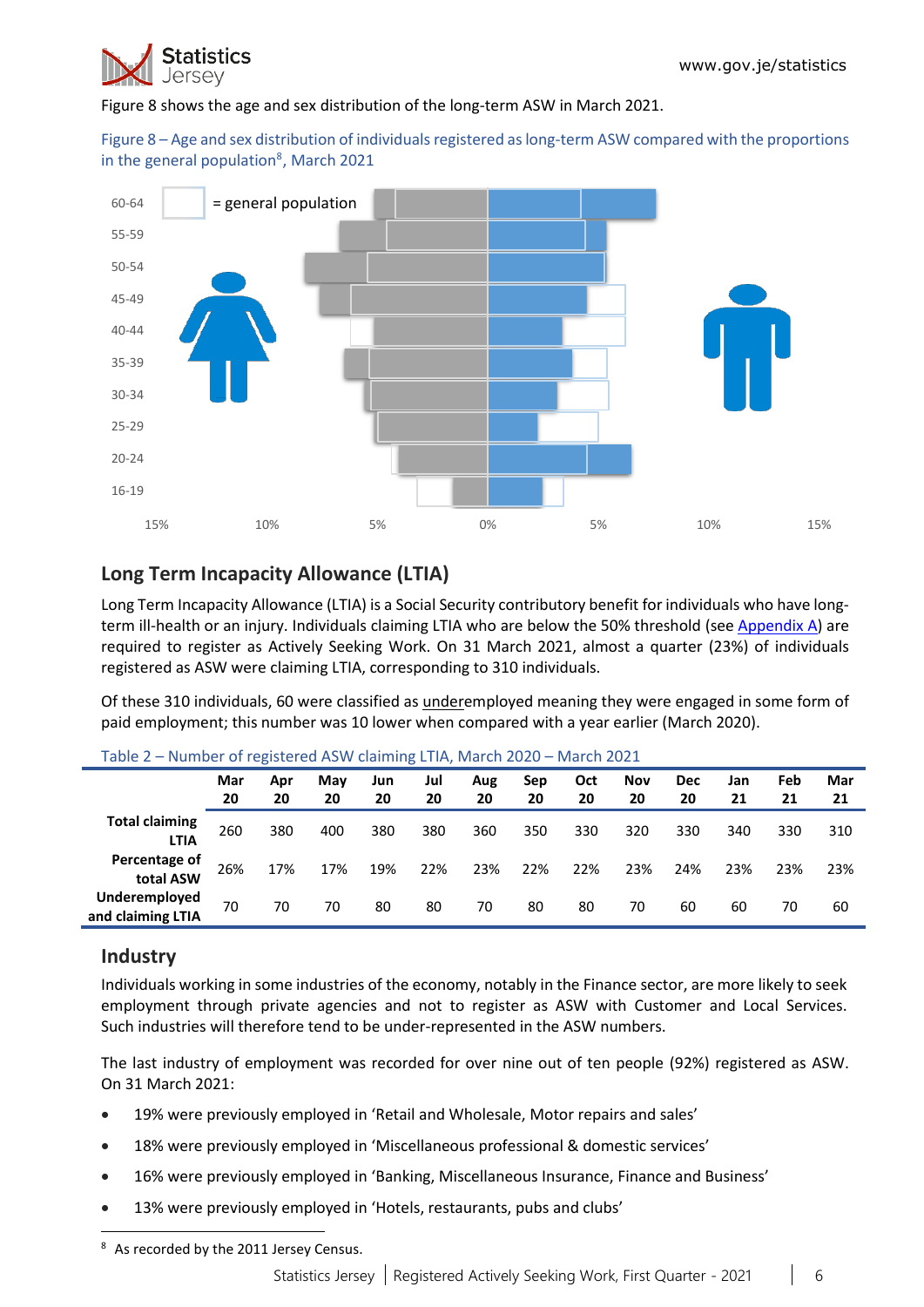

## **Registered ASW underemployment**

Individuals who are working fewer hours than they would like or who would like to change their current working situation are classified as underemployed. The International Labour Organisation (ILO) provides two definitions of underemployment<sup>9</sup>:

- *time-related underemployed*, which is due to insufficient hours of work
- *inadequate employment situations*, which are due to other limitations in the labour market, which limit the capacities and well-being of workers

In Jersey, individuals who are in receipt of Income Support are generally required to work at least 35 hours per week, unless exempt from full-time work. Those who do not meet this requirement must register as Actively Seeking Work. The total ASW figure therefore includes individuals who are working less than the 35 hours per week required under the terms of Income Support.

The number of ASW underemployed also includes:

- individuals who are on the Foundations programme and engaged in paid work of 32 hours per week (there were 10 such individuals in March 2021)
- certain self-employed individuals who are receiving Income Support and are still required to pursue additional employment (there were 90 such individuals in March 2021)

In March 2021, 30% of all people registered as ASW were underemployed; Table 3 shows the numbers of such individuals in each of the last thirteen months.

|                            | Mar<br>20 | Apr<br>20 | May<br>20 | Jun<br>20 | Jul<br>20 | Aug<br>20 | Sep<br>20 | Oct<br>20 | <b>Nov</b><br>20 | <b>Dec</b><br>20 | Jan<br>21 | Feb<br>21 | Mar |
|----------------------------|-----------|-----------|-----------|-----------|-----------|-----------|-----------|-----------|------------------|------------------|-----------|-----------|-----|
| <b>Individuals</b>         | 270       | 390       | 430       | 440       | 440       | 420       | 470       | 460       | 440              | 410              | 420       | 410       | 400 |
| Percentage of<br>total ASW | 27%       | 18%       | 19%       | 23%       | 25%       | 26%       | 30%       | 31%       | 32%              | 29%              | 29%       | 29%       | 30% |

Figure 9 shows the age and sex distribution of people registered as ASW underemployed; in March 2021, around three-fifths (60%) were aged 40 or over and almost seven-tenths (67%) were female.



<span id="page-6-0"></span>Figure 9 - Age and sex distribution of individuals registered ASW underemployed compared with the proportions in the general population<sup>10</sup>, March 2021

<sup>910</sup> International Labour Organisation: *Resolution concerning the measurement of underemployment and inadequate employment situations.*

*<sup>10</sup> As* recorded by the 2011 Jersey Census.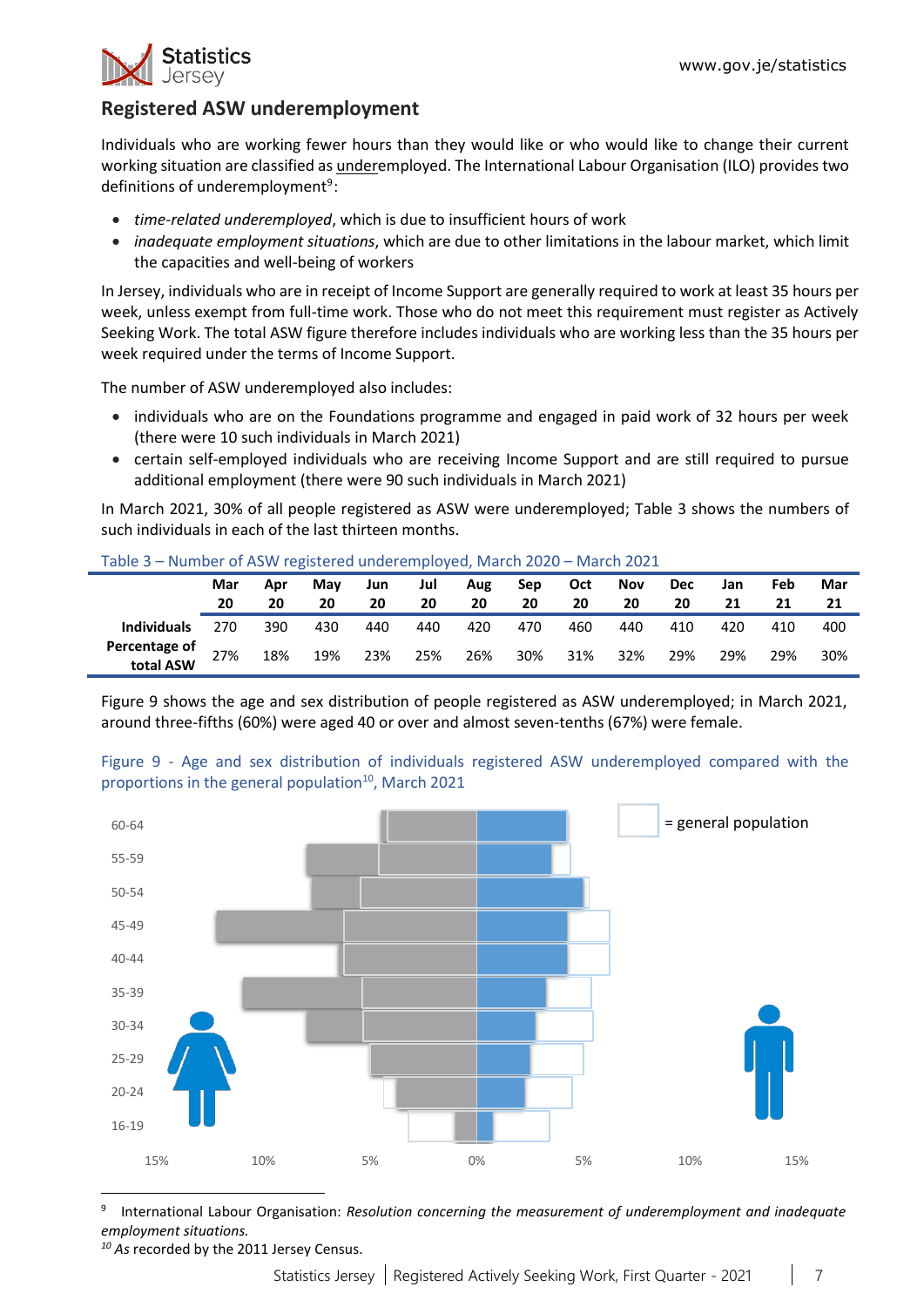

### **Notes**

The number of people registered as ASW includes all people who are registered with the Back to Work team in Customer and Local Services.

When placing the figures contained in this report in a longer-term historical context it should be recognised that there have been significant changes in the criteria relating to registered ASW in Jersey over time. In particular, the introduction of Income Support in 2008 led to greater numbers of individuals who were actively seeking work being included in the registered figures. Other changes to the criteria which are important to note when interpreting changes in the ASW figures, are detailed in [Appendix A.](#page-8-0)

Information about the Back to work team and the services they provide can be found [here.](https://www.gov.je/working/jobcareeradvice/aboutbacktowork/Pages/index.aspx)

#### **Seasonal Adjustment**

The Jersey employment market exhibits a number of seasonal effects that can affect the total number of people registered as Actively Seeking Work. In order to enable meaningful month-on-month comparison, the ASW totals are seasonally adjusted using the Eurostat Demetra software package.

Seasonal adjustment is based on ongoing estimation of seasonal trends and as such is subject to revision. In order to ensure a reasonably stable series of data for the user, the seasonal model is revised once a year, in January, at which point parts of the historic seasonally adjusted series may be revised. These revisions derive from an expanded set of data and lead to better estimates of the seasonal pattern. Throughout the calendar year the most recent model will be utilised and therefore the monthly figures will not be subject to revision.

All other figures presented in this report, are based on the non-seasonally adjusted measures, unless otherwise stated.

*Statistics Jersey 9 April 2021*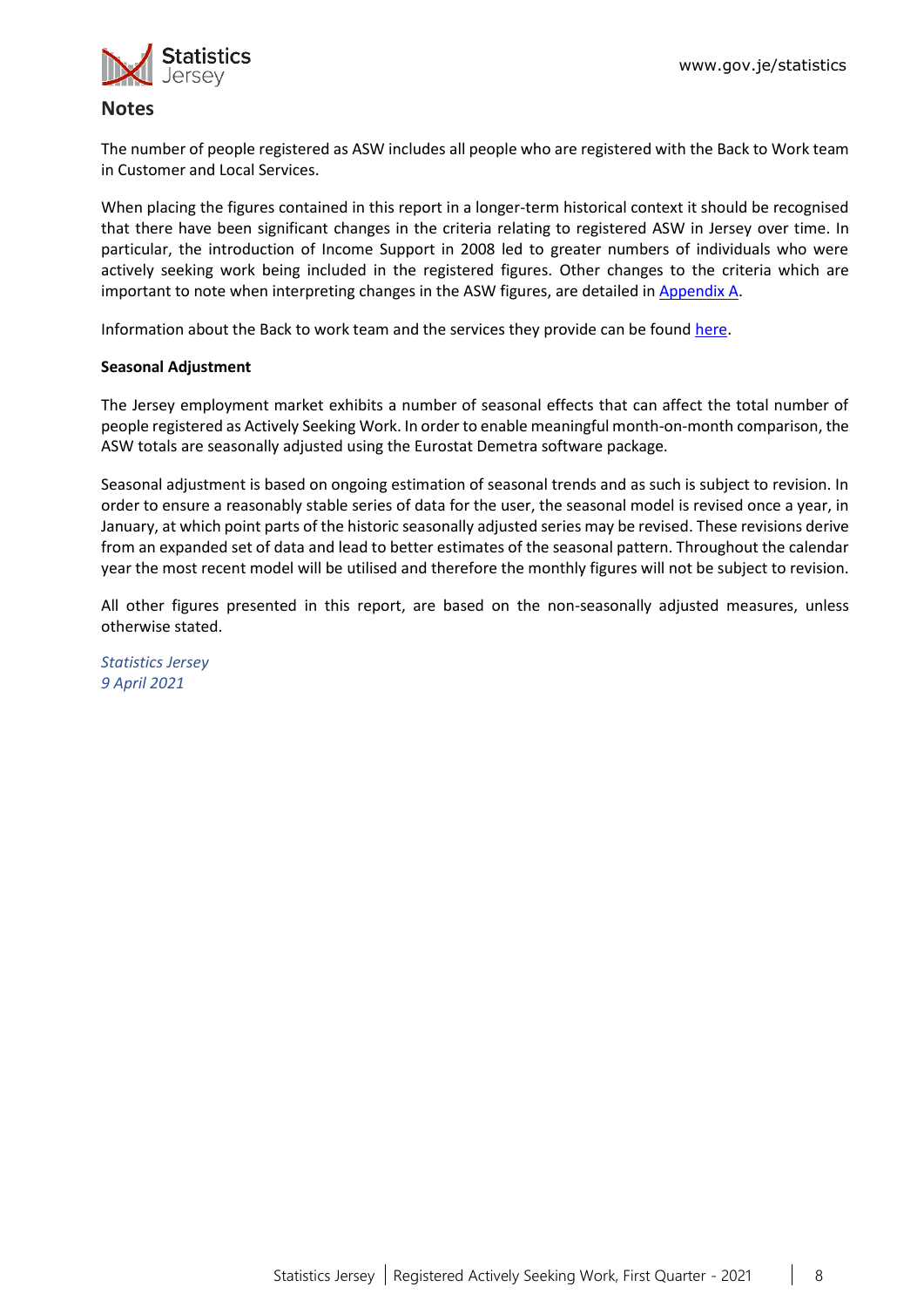### <span id="page-8-1"></span><span id="page-8-0"></span>**Appendix A**

### **Changes in ASW Recording / Income Support Criteria**

Whilst there is no legal requirement for unemployed residents of Jersey to register as Actively Seeking Work with Customer and Local Services, there are certain requirements to register for those in receipt of Income Support payments. Changes to these requirements as well as certain administrative changes within Customer and Local Services can result in changes in the total number of people being considered as ASW. The most recent such changes are as follows:

| Date of Change  | <b>Description</b>                                                                                                           | <b>Approximate Impact</b>                   |
|-----------------|------------------------------------------------------------------------------------------------------------------------------|---------------------------------------------|
| October 2017 to | The threshold for the cumulative Long Term Incapacity                                                                        | +25 registered ASW                          |
| December 2017   | Allowance (LTIA) percentage rate was increased from 45% to                                                                   |                                             |
|                 | 50%. Any individuals below this threshold, in receipt of an                                                                  |                                             |
|                 | Income Support claim, are required to register as ASW.                                                                       |                                             |
| May 2016 to     | The threshold for the cumulative Long Term Incapacity                                                                        | + 90 registered ASW                         |
| September 2016  | Allowance (LTIA) percentage rate was increased from 40% to                                                                   |                                             |
|                 | 45%. Any individuals below this threshold, in receipt of an                                                                  |                                             |
|                 | Income Support claim, are required to register as ASW.                                                                       |                                             |
| September 2015  | Change in the Income Support criterion relating to parents with                                                              | +220 registered ASW                         |
|                 | young children of school or nursery age. Prior to                                                                            |                                             |
|                 | 1 September 2015 parents on Income Support, who were<br>responsible for a child, had no job seeking requirements until       | In addition, it is<br>anticipated that this |
|                 | the child turned 5 years of age, and therefore were not required                                                             | change of criteria will                     |
|                 | to be registered as Actively Seeking Work.                                                                                   | result in an additional                     |
|                 |                                                                                                                              | seasonal impact on the                      |
|                 | From 1 September 2015 parents where the youngest child on                                                                    | reported ASW numbers                        |
|                 | their Income Support claim is turning 5 years of age in the                                                                  | at the beginning of                         |
|                 | current academic year are now classified as jobseekers and are                                                               | each subsequent                             |
|                 | required to seek 25 hours of work per week - this resulted in                                                                | school year.                                |
|                 | approximately 80 additional individuals registered as ASW.                                                                   |                                             |
|                 | In addition, parents where the youngest child on their Income                                                                |                                             |
|                 | Support claim is turning 4 years of age in the current academic                                                              |                                             |
|                 | year are also now classified as jobseekers and are required to                                                               |                                             |
|                 | seek 15 hours of work per week - this resulted in approximately                                                              |                                             |
|                 | 140 additional individuals registered as ASW.                                                                                |                                             |
| May 2015        | Change of classification for certain self-employed individuals                                                               | +70 registered ASW                          |
|                 | who are seeking further employment. This administrative                                                                      |                                             |
|                 | change involved the reclassification of 70 such individuals who                                                              |                                             |
|                 | are now recorded as ASW.                                                                                                     |                                             |
| February 2015   | The threshold for the cumulative Long Term Incapacity                                                                        | + 90 registered ASW                         |
|                 | Allowance (LTIA) percentage rate was increased from 35% to                                                                   |                                             |
|                 | 40%. As any individuals below this threshold, in receipt of an                                                               |                                             |
|                 | Income Support claim, are required to register as ASW, the                                                                   |                                             |
|                 | raising of the LTIA threshold resulted in an additional                                                                      |                                             |
|                 | 90 individuals being registered as ASW at the end of February                                                                |                                             |
|                 | 2015 compared with the previous month.                                                                                       |                                             |
| April 2014      | April 2014 - Prior to this point, the end-of-month ASW figures                                                               | +20 registered ASW                          |
|                 | published by the Statistics Unit were based on data compiled by                                                              |                                             |
|                 | the Social Security Department on (or around) the 15th of the                                                                |                                             |
|                 | following month. From the April 2014 report onwards the end-<br>of-month figures published are based on data compiled on (or |                                             |
|                 | around) the 1st of the following month. Moving the data                                                                      |                                             |
|                 | compilation date forward by two weeks introduced a small                                                                     |                                             |
|                 | upward systematic shift (of approximately 20 individuals) in the                                                             |                                             |
|                 | number of people classified as ASW at each end-of-month.                                                                     |                                             |